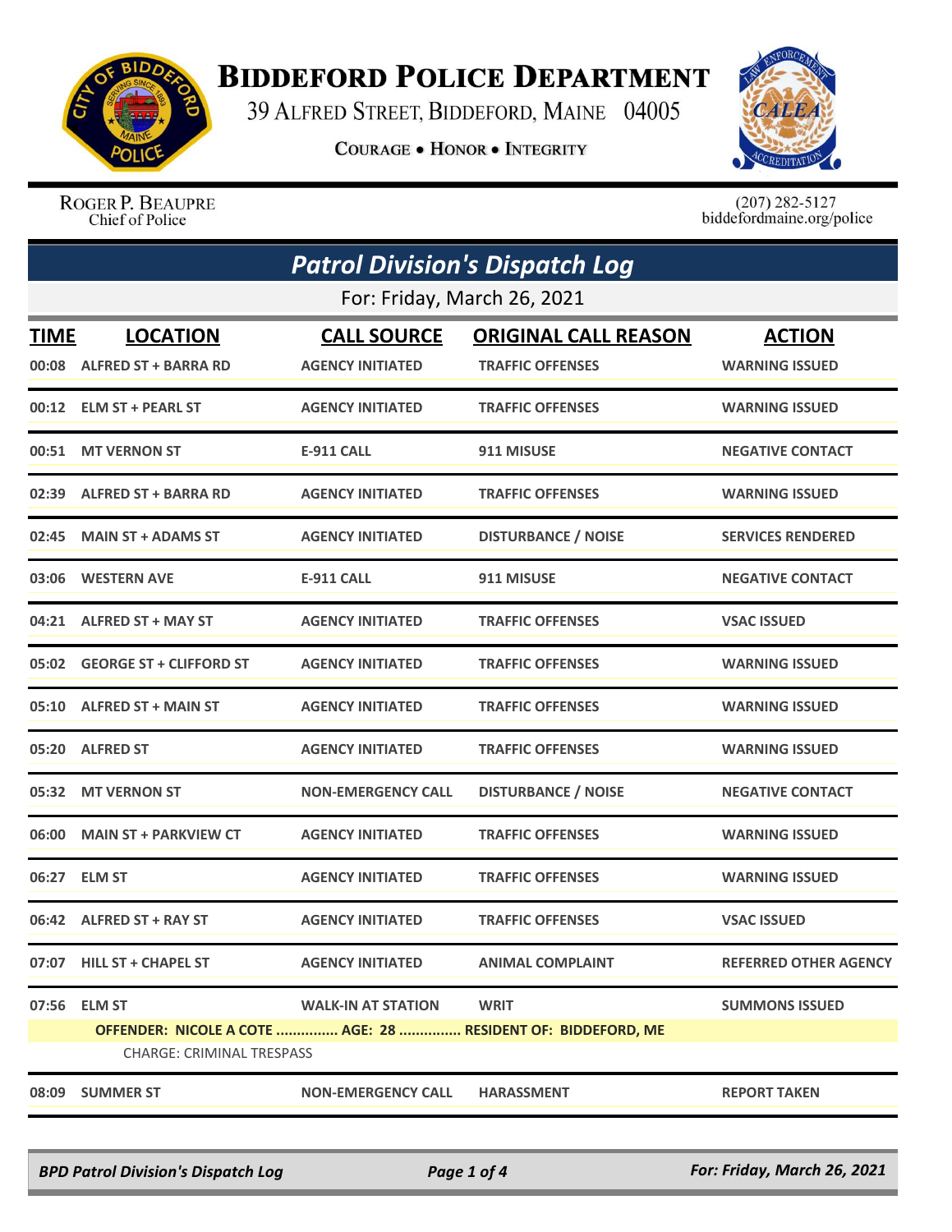| <b>TIME</b> | <b>LOCATION</b><br>08:19 POOL ST                                                                                                                                                                                                                                                                                      | <b>CALL SOURCE</b><br><b>NON-EMERGENCY CALL</b> | <b>ORIGINAL CALL REASON</b><br><b>ANIMAL COMPLAINT</b> | <b>ACTION</b><br><b>SERVICES RENDERED</b> |  |
|-------------|-----------------------------------------------------------------------------------------------------------------------------------------------------------------------------------------------------------------------------------------------------------------------------------------------------------------------|-------------------------------------------------|--------------------------------------------------------|-------------------------------------------|--|
|             | 08:57 HILL ST + CHAPEL ST                                                                                                                                                                                                                                                                                             | <b>AGENCY INITIATED</b>                         | <b>ANIMAL COMPLAINT</b>                                | <b>REMOVED HAZARD</b>                     |  |
|             | 09:34 ALFRED ST                                                                                                                                                                                                                                                                                                       | <b>WALK-IN AT STATION</b>                       | <b>COURT ORDERED CHECK IN</b>                          | <b>SERVICES RENDERED</b>                  |  |
|             | 09:37 MAINE TPKE                                                                                                                                                                                                                                                                                                      | E-911 CALL                                      | 911 MISUSE                                             | <b>CALL TRANSFERRED</b>                   |  |
|             | 09:55 ALFRED ST                                                                                                                                                                                                                                                                                                       | <b>AGENCY INITIATED</b>                         | <b>TRAFFIC OFFENSES</b>                                | <b>VSAC ISSUED</b>                        |  |
|             | 09:56 POMERLEAU ST                                                                                                                                                                                                                                                                                                    | <b>NON-EMERGENCY CALL</b>                       | <b>SUSPICION</b>                                       | <b>SERVICES RENDERED</b>                  |  |
|             | 09:56 SOUTH ST                                                                                                                                                                                                                                                                                                        | <b>E-911 CALL</b>                               | 911 MISUSE                                             | <b>SERVICES RENDERED</b>                  |  |
|             | <b>10:44 MAIN ST</b>                                                                                                                                                                                                                                                                                                  | <b>NON-EMERGENCY CALL</b>                       | <b>DISABLED VEHICLE</b>                                | <b>NO ACTION REQUIRED</b>                 |  |
|             | 10:45 ALFRED ST                                                                                                                                                                                                                                                                                                       | <b>NON-EMERGENCY CALL</b>                       | <b>RECOVERED STOLEN PROPERTY</b>                       | <b>VSAC ISSUED</b>                        |  |
|             | 10:49 MAPLEWOOD AVE                                                                                                                                                                                                                                                                                                   | <b>E-911 CALL</b>                               | 911 MISUSE                                             | <b>DISPATCH HANDLED</b>                   |  |
|             | 11:26 GRANITE ST                                                                                                                                                                                                                                                                                                      | <b>NON-EMERGENCY CALL</b>                       | <b>FRAUD / SCAM</b>                                    | <b>REPORT TAKEN</b>                       |  |
|             | 11:51 HARDING ST                                                                                                                                                                                                                                                                                                      | <b>AGENCY INITIATED</b>                         | <b>TRAFFIC OFFENSES</b>                                | <b>NO VIOLATION</b>                       |  |
|             | 12:08 PRECOURT ST                                                                                                                                                                                                                                                                                                     | <b>AGENCY INITIATED</b>                         | <b>TRAFFIC OFFENSES</b>                                | <b>WARNING ISSUED</b>                     |  |
|             | 12:16 ALFRED ST                                                                                                                                                                                                                                                                                                       | <b>AGENCY INITIATED</b>                         | <b>ROAD HAZARD</b>                                     | <b>REFERRED OTHER AGENCY</b>              |  |
|             | 12:28 SEABREEZE AVE                                                                                                                                                                                                                                                                                                   | <b>E-911 CALL</b>                               | <b>DOMESTIC COMPLAINTS</b>                             | <b>REPORT TAKEN</b>                       |  |
|             | 13:03 ST JOSEPH ST<br><b>AGENCY INITIATED</b><br><b>OUT FOR FOLLOW UP</b><br><b>SUMMONS ISSUED</b><br>OFFENDER: DAWN MARIE SHEPARD  AGE: 25  RESIDENT OF: BALCH SPRINGS, TX<br><b>CHARGE: CRUELTY TO ANIMALS</b><br>OFFENDER: NICOLE A COTE  AGE: 28  RESIDENT OF: BIDDEFORD, ME<br><b>CHARGE: CRUELTY TO ANIMALS</b> |                                                 |                                                        |                                           |  |
| 13:11       | <b>WASHINGTON ST</b>                                                                                                                                                                                                                                                                                                  | <b>NON-EMERGENCY CALL</b>                       | <b>MENTAL ILLNESS CASES</b>                            | <b>SERVICES RENDERED</b>                  |  |
|             | <b>13:11 MAIN ST</b>                                                                                                                                                                                                                                                                                                  | <b>NON-EMERGENCY CALL</b>                       | <b>PUBLIC URINATION OR DEFECATIO</b>                   | <b>WARNING ISSUED</b>                     |  |
|             | 13:16 ALFRED ST                                                                                                                                                                                                                                                                                                       | <b>AGENCY INITIATED</b>                         | <b>TRAFFIC OFFENSES</b>                                | <b>WARNING ISSUED</b>                     |  |
|             | 13:41 MAY ST                                                                                                                                                                                                                                                                                                          | <b>AGENCY INITIATED</b>                         | <b>TRAFFIC OFFENSES</b>                                | <b>VSAC ISSUED</b>                        |  |
|             | 13:45 HILL ST                                                                                                                                                                                                                                                                                                         | <b>WALK-IN AT STATION</b>                       | <b>PAPERWORK</b>                                       | <b>REFERRED OTHER AGENCY</b>              |  |
| 13:49       | <b>MAIN ST</b>                                                                                                                                                                                                                                                                                                        | <b>AGENCY INITIATED</b>                         | <b>SUSPICION</b>                                       | <b>NO VIOLATION</b>                       |  |
|             | 13:49 ANDREWS RD                                                                                                                                                                                                                                                                                                      | E-911 CALL                                      | 911 MISUSE                                             | <b>DISPATCH HANDLED</b>                   |  |

*BPD Patrol Division's Dispatch Log Page 2 of 4 For: Friday, March 26, 2021*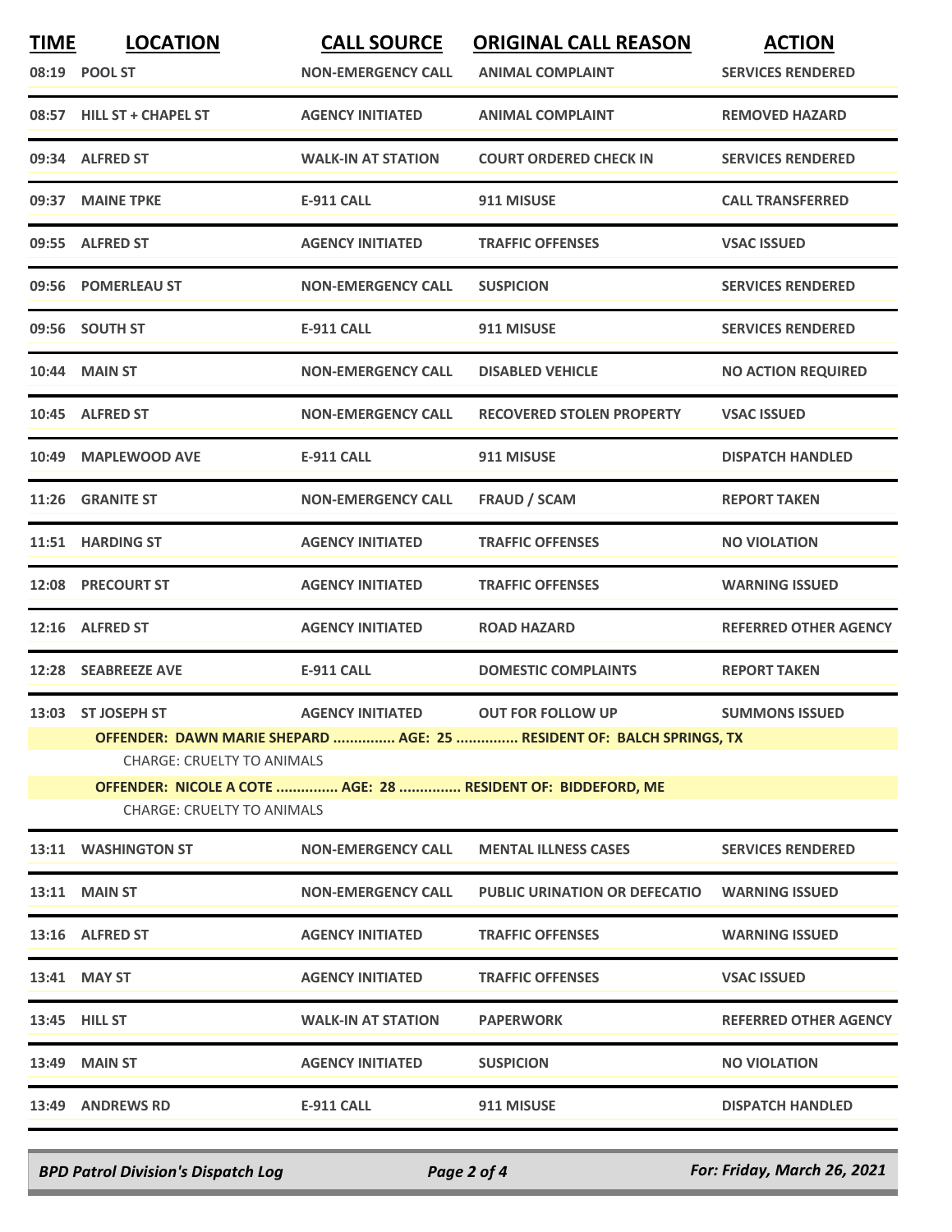| <b>TIME</b> | <b>LOCATION</b><br>14:01 GRANITE ST          | <b>CALL SOURCE</b><br><b>AGENCY INITIATED</b> | <b>ORIGINAL CALL REASON</b><br><b>PRO-ACTIVE DV RESPONSE TEAM</b> | <b>ACTION</b><br><b>NO VIOLATION</b> |
|-------------|----------------------------------------------|-----------------------------------------------|-------------------------------------------------------------------|--------------------------------------|
| 14:23       | <b>MAPLEWOOD AVE + MAIN ST</b>               | <b>AGENCY INITIATED</b>                       | TRAFFIC DETAIL                                                    | <b>SERVICES RENDERED</b>             |
| 14:27       | <b>MAIN ST + WESTERN AVE</b>                 | <b>AGENCY INITIATED</b>                       | <b>TRAFFIC OFFENSES</b>                                           | <b>WARNING ISSUED</b>                |
|             | 14:49 ALFRED ST                              | <b>AGENCY INITIATED</b>                       | <b>TRAFFIC OFFENSES</b>                                           | <b>WARNING ISSUED</b>                |
|             | 14:51 MAIN ST + HIGHLAND ST                  | <b>AGENCY INITIATED</b>                       | <b>TRAFFIC OFFENSES</b>                                           | <b>VSAC ISSUED</b>                   |
|             | 14:51 HILLS BEACH RD                         | <b>NON-EMERGENCY CALL</b>                     | <b>PAPERWORK</b>                                                  | <b>SERVICES RENDERED</b>             |
|             | <b>14:52 CATHEDRAL OAKS DR</b>               | <b>E-911 CALL</b>                             | 911 MISUSE                                                        | <b>DISPATCH HANDLED</b>              |
|             | <b>14:52 CATHEDRAL OAKS DR</b>               | <b>E-911 CALL</b>                             | 911 MISUSE                                                        | <b>NO ACTION REQUIRED</b>            |
|             | 15:13 BEACON AVE                             | E-911 CALL                                    | 911 MISUSE                                                        | <b>SERVICES RENDERED</b>             |
| 15:27       | <b>ALFRED ST</b>                             | <b>E-911 CALL</b>                             | 911 MISUSE                                                        | <b>DISPATCH HANDLED</b>              |
|             | 15:29 CENTER ST                              | <b>NON-EMERGENCY CALL</b>                     | <b>DISTURBANCE / NOISE</b>                                        | <b>SERVICES RENDERED</b>             |
|             | 15:35 HILLS BEACH RD                         | <b>E-911 CALL</b>                             | 911 MISUSE                                                        | <b>DISPATCH HANDLED</b>              |
|             | 15:49 CENTER ST                              | <b>AGENCY INITIATED</b>                       | <b>TRAFFIC OFFENSES</b>                                           | <b>WARNING ISSUED</b>                |
|             | 15:52 PIERSONS LN                            | <b>NON-EMERGENCY CALL</b>                     | <b>FRAUD / SCAM</b>                                               | <b>REPORT TAKEN</b>                  |
| 16:20       | <b>MT VERNON ST</b>                          | <b>NON-EMERGENCY CALL</b>                     | <b>DISTURBANCE / NOISE</b>                                        | <b>UNFOUNDED</b>                     |
|             | <b>16:31 WEST ST</b>                         | <b>NON-EMERGENCY CALL</b>                     | <b>FRAUD / SCAM</b>                                               | <b>REFERRED OTHER AGENCY</b>         |
|             | <b>16:34 PARKSIDE DR</b>                     | <b>E-911 CALL</b>                             | <b>WEAPONS</b>                                                    | <b>SERVICES RENDERED</b>             |
|             | 16:40 MARINER WAY                            | <b>E-911 CALL</b>                             | 911 MISUSE                                                        | <b>DISPATCH HANDLED</b>              |
|             | 16:56 SULLIVAN ST                            | <b>E-911 CALL</b>                             | <b>MENTAL ILLNESS CASES</b>                                       | <b>SERVICES RENDERED</b>             |
|             | 17:08 GUINEA RD                              | <b>E-911 CALL</b>                             | 911 MISUSE                                                        | <b>DISPATCH HANDLED</b>              |
|             | 17:17 FORTUNES ROCKS RD                      | <b>E-911 CALL</b>                             | <b>FIGHTS</b>                                                     | <b>UNFOUNDED</b>                     |
|             | 17:48 HILLS BEACH RD                         | <b>RADIO</b>                                  | <b>PAPERWORK</b>                                                  | <b>PAPERWORK SERVED</b>              |
|             | 17:52 POOL ST + HEDLEY REYNOLDS W E-911 CALL |                                               | <b>DRUNKENNESS</b>                                                | <b>TRANSPORT TO HOSPITAL</b>         |
| 18:28       | <b>MEDICAL CENTER DR</b>                     | <b>NON-EMERGENCY CALL</b>                     | <b>SUSPICION</b>                                                  | <b>UNFOUNDED</b>                     |
|             | 18:42 TIMBER POINT RD                        | <b>NON-EMERGENCY CALL</b>                     | <b>SUSPICION</b>                                                  | <b>UNFOUNDED</b>                     |

*BPD Patrol Division's Dispatch Log Page 3 of 4 For: Friday, March 26, 2021*